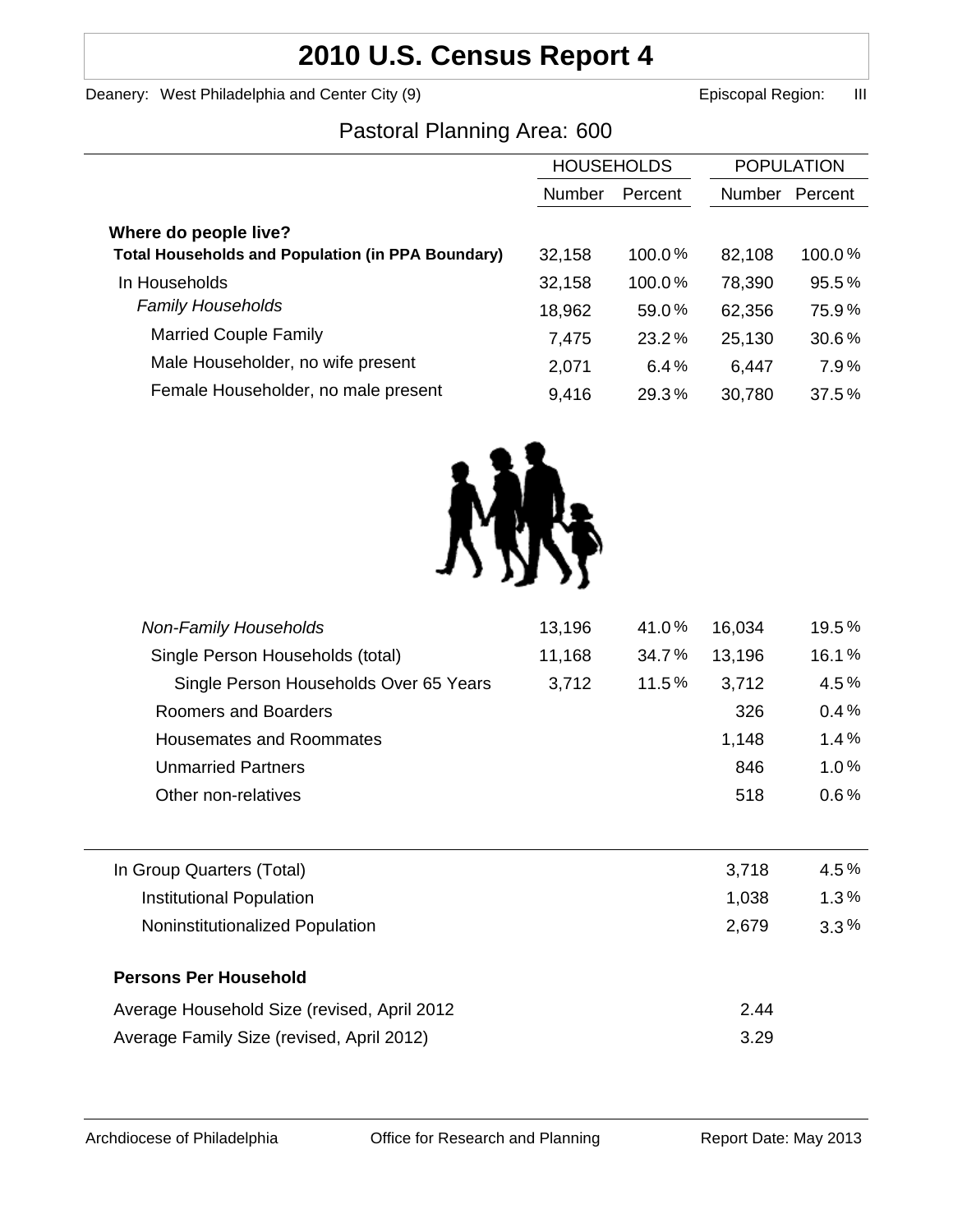# **2010 U.S. Census Report 4**

Deanery: West Philadelphia and Center City (9) **Example 2** Episcopal Region: III

## Pastoral Planning Area: 600

|                                                   |        | <b>POPULATION</b> |  |
|---------------------------------------------------|--------|-------------------|--|
| <b>CHILDREN - UNDER AGE 18</b>                    | Number | Percent           |  |
| Total Children - Under Age 18 (in PPA Boundary)   | 19,810 | 100.0%            |  |
| In Households                                     | 19,546 | 98.7%             |  |
| Householder or spouse is under 18                 | 15     | 0.1%              |  |
| With Related:                                     |        |                   |  |
| Married-Couple Family                             | 5,615  | 28.7%             |  |
| Male Householder, No Wife Present                 | 1,258  | 6.4%              |  |
| Female Householder, No Husband Present            | 8,274  | 41.8%             |  |
| <b>Other Related Householder</b>                  | 959    | 15.6%             |  |
| <b>With Non-Relatives</b>                         | 333    | 1.7%              |  |
| <b>Grandparent Householder</b>                    | 3,093  | 15.6%             |  |
| In Group Quarters                                 | 263    | 1.3%              |  |
| Institutionalized population                      | 100    | 0.5%              |  |
| Noninstitutionalized population                   | 163    | 0.8%              |  |
| <b>ADULTS - AGE 65 AND OLDER</b>                  |        |                   |  |
| Total Adults - Age 65 and Older (in PPA Boundary) | 10,832 | 100.0%            |  |
| In Households                                     | 10,016 | 92.5%             |  |
| Family Households:                                | 5,913  | 54.6%             |  |
| Is Householder or Spouse                          | 4,861  | 44.9%             |  |
| With Other Relative Householder                   | 370    | 3.4%              |  |
| With Non-Related Householder                      | 97     | 0.9%              |  |
| is Parent                                         | 522    | 4.8%              |  |
| is Parent-in-Law                                  | 64     | 0.6%              |  |
| In Non-family Households:                         | 4,103  | 37.9%             |  |
| Male Living Alone                                 | 1,183  | 10.9%             |  |
| Male not Living Alone                             | 99     | 0.9%              |  |
| Female Living Alone                               | 2,529  | 23.3%             |  |
| Female not Living Alone                           | 122    | 1.1%              |  |
| Other                                             | 169    | 1.6%              |  |
| In Group Quarters                                 | 816    | 7.5%              |  |
| Institutionalized population                      | 705    | 6.5%              |  |
| Noninstitutionalized population                   | 111    | 1.0%              |  |
| Housing Units in the Pastoral Planning Area       |        |                   |  |
| <b>Total Housing Units</b>                        | 36,950 | 100.0%            |  |
| Occupied                                          | 32,158 | 87.0%             |  |
| Owner-Occupied                                    | 18,093 | 49.0%             |  |
| Renter-Occupied                                   | 14,065 | 38.1%             |  |
| Vacant                                            | 4,792  | 13.0%             |  |
|                                                   |        |                   |  |

Archdiocese of Philadelphia **Office for Research and Planning** Report Date: May 2013